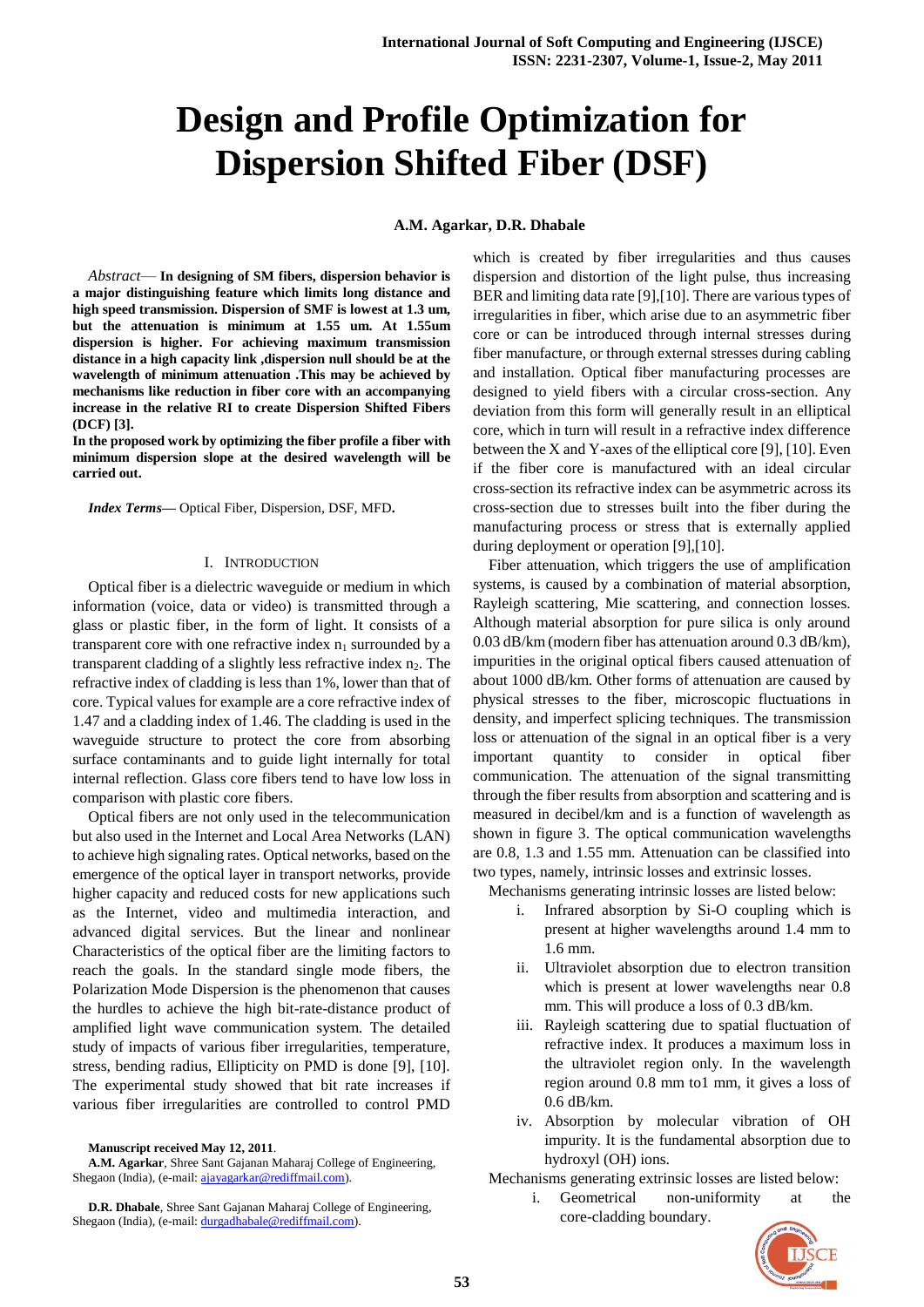- ii. Imperfect connection or alignment between fibers.
- iii. Micro-bending.
- iv. Radiation of leaky modes.

Extrinsic losses are very small when compared to intrinsic losses and can be minimized by proper care during the manufacturing and installation of the fibers.

Dispersion-shifted fiber (DSF) is a type of optical fiber made to optimize both low dispersion and low attenuation. DSF is a type of single-mode optical fiber with a core-clad index profile tailored to shift the zero-dispersion wavelength from the natural 1300 nm in silica-glass fibers to the minimum-loss window at 1550 nm. The group velocity or intramodal dispersion which dominates in single-mode fibers includes both material and waveguide dispersion. Waveguide dispersion can be made more negative by changing the index profile and thus be used to offset the fixed material dispersion, shifting or flattening the overall intramodal dispersion [1]. This is advantageous because it allows a communication system to possess both low dispersion and low attenuation. However, when used in Wavelength division multiplexing systems, dispersion-shifted fibers can suffer from four-wave mixing which causes intermodulation of the independent signals. As a result nonzero dispersion shifted fiber is often used [2]. The DSF fiber has a low dispersion slope, moderate dispersion, low attenuation, and excellent bend resistance performance. It is suitable for a high-speed (10 Gbits/s and 40 Gbits/s), large capacity, and long distance DWDM system. Therefore, not only the non-linear problem that limits high-speed communication is solved effectively, but also the DWDM transmission at 10 Gbits/s can be realized within a wider wavelength range. In addition, low dispersion slope is advantageous for comprehensive management of dispersion, so that the requirement for long distance non-electric relay can be fulfilled [5].

#### II. FIBER PROFILE

The goal of our study is to design new DSFs with low dispersion slope and small negative dispersion to maintain the merits of original DSFs in combating dispersion and nonlinearities, while extending DWDM operating window through low dispersion slope and improving dispersion management ability through negative dispersion design.



Fig 1: Fiber Profile

Here the triangular geometry of the fiber profile is designed. The profile of the projected fiber is shown in the fig 1.

The minimum group delay is found to be 4.9024E6 ps/Km at the wavelength of 1.51429 μm. The Mode Field Diameter is found to be 7.94350 μm at the wavelength of 1.51429 μm, as shown in fig.3.

## III. ZERO DISPERSION FIBER DESIGN 1: (WITH WIDTH 0.6 UM)

Figure 1 shows the variation of refractive indices with respect to radial distance from the core. For the region 0 shown in fig. 1, refractive index varies from 1.4615 to 1.44692 and has a linear profile. Regions 1, 2 and 3 of fig.1 have almost constant profile with fixed refractive index. Initially the width of the region 1 is kept at  $0.6 \mu m$ . For the width of 0.6μm the various parameters like group delay, mode field diameter (MFD) and dispersion are found out. Fig. 2 shows the group delay for the designed fiber.



Figure 2: Group Delay

The minimum group delay is found to be 4.9024E6 ps/Km at the wavelength of 1.51429 μm. The Mode Field Diameter is found to be 7.94350  $\mu$ m at the wavelength of 1.51429  $\mu$ m, as shown in fig.3.

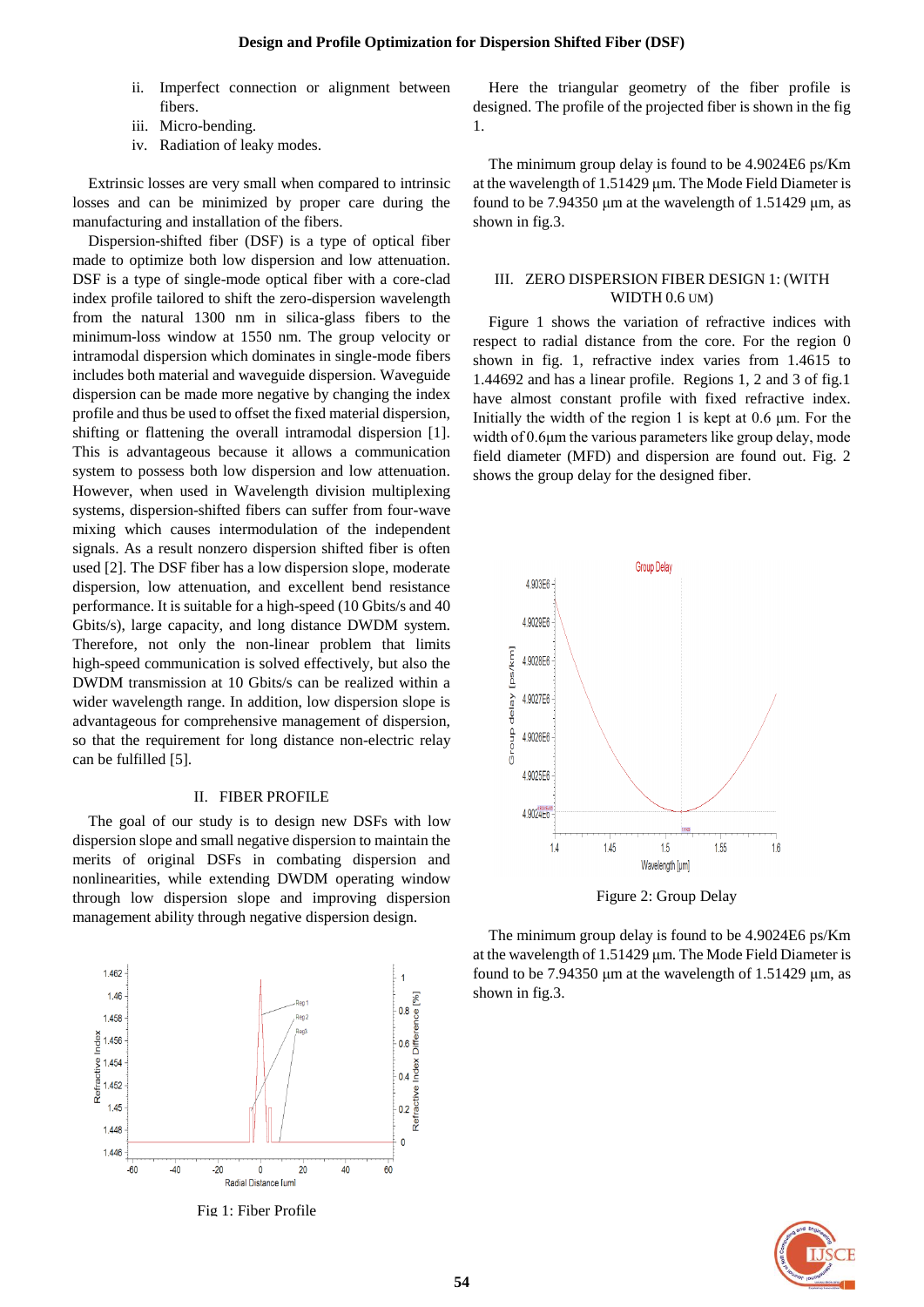#### **International Journal of Soft Computing and Engineering (IJSCE) ISSN: 2231-2307, Volume-1, Issue-2, May 2011**



In the same way, the zero dispersion for this fiber at the width of 0.6 μm, is found at 1.5134 μm with the slope of 0.07468, as shown in fig.4.



Fig 4: Zero dispersion at 1.5134 μm when core width is 0.6 μm

Summery for the core width of 0.6 μm is given in Table 1.

| Table-1                   |                         |                                               |                                    |  |  |  |
|---------------------------|-------------------------|-----------------------------------------------|------------------------------------|--|--|--|
| Group<br>Delay<br>(ps/km) | <b>MFD</b><br>$(\mu m)$ | Zero<br>dispersion<br>wavelength<br>$(\mu m)$ | <b>Zero</b><br>dispersion<br>slope |  |  |  |
| 4.9024E6                  | 7.94350                 | 1.5134                                        | 0.07468                            |  |  |  |

Here, the zero dispersion is obtained at the wavelength of 1513.4nm. As the dispersion in the 1550nm window is less, zero dispersion wavelength of 15134nm can be shifted to 1550nm window by changing the region 1 width.





Fig 5: Zero dispersion at 1.5502 μm when core width is 1.3 μm

# V. RESULT AND CONCLUSION

Simulation results are tabulated below in table 2 for zero dispersion wavelengths for Fiber1, Fiber2, Fiber3, Fiber4, and Fiber5.

| Table-2           |                   |                    |                   |                    |  |  |
|-------------------|-------------------|--------------------|-------------------|--------------------|--|--|
| Parameters        | Fiber1            | Fiber <sub>2</sub> | Fiber3            | Fiber <sub>4</sub> |  |  |
| Zero              | 1.5134            | 1.5238             | 1.5340            | 1.5502             |  |  |
| Dispersion        |                   |                    |                   |                    |  |  |
| Wavelength        |                   |                    |                   |                    |  |  |
| $(\mu m)$         |                   |                    |                   |                    |  |  |
| $\text{MFD (µm)}$ | 7.94350           | NA.                | <b>NA</b>         | 8.25297            |  |  |
|                   |                   |                    |                   |                    |  |  |
| Group Delay       | 4902410           | <b>NA</b>          | <b>NA</b>         | 4901950            |  |  |
| (ps/km)           |                   |                    |                   |                    |  |  |
| Slope             | 0.07468           | 0.07920            | 0.08533           | 0.07370            |  |  |
|                   |                   |                    |                   |                    |  |  |
| Width             | 0.6 <sub>um</sub> | 0.8 <sub>um</sub>  | 1.3 <sub>um</sub> |                    |  |  |
|                   |                   |                    |                   | 1.5 <sub>um</sub>  |  |  |

From table 2, it is found that there is a shift in the zero dispersion wavelengths from 1.5134μm to 1.5502μm. This shift in the wavelength is obtained by changing the core width. It is thus observed that for a defined fiber parameter such as MFD, group delay and slope, the zero dispersion wavelengths can be shifted by changing the core width from 0.6μm to 1.33μm. In this work the zero dispersion wavelengths is obtained at 1.5502μm for the core width of 1.33μm. Thus, in nutshell, the authors have observed the effect of change in the core geometry on the wavelength to obtain the zero dispersion wavelengths. The various parameter of the fiber are calculated. The Average effective area is found to be 0.54 with MFD 0.825297. The Zero dispersion wavelengths are